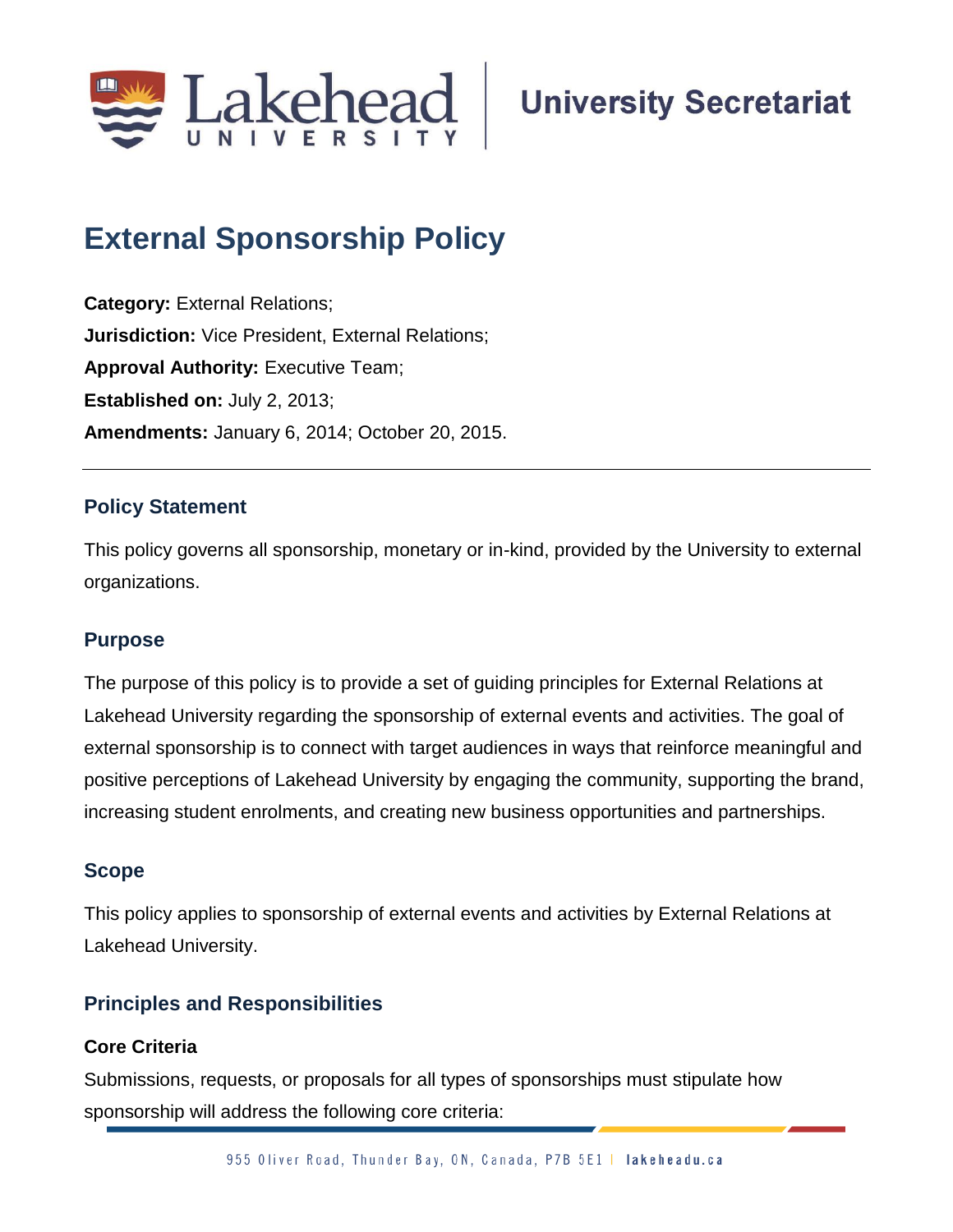- Consistency with Lakehead University's Vision, Mission, and Belief Statements, in addition to brand attributes;
- Provides measurable mutual benefits and outcomes;
- Enhances Lakehead University's reputation;
- Provides promotional opportunities for Lakehead University;
- Strengthens and supports brand awareness;
- Strengthen community partnerships.

Sponsored events, activities, and organizations shall be consistent with Lakehead University's policies, priorities, Vision, Mission, Belief Statements, and branding.

All University branded materials must be designed in accordance with the Brand Guide Book and must be approved by Marketing Support prior to production. This includes any designs using the University's logos, brands or identifiers on marketing materials, signage, merchandise or any other collateral.

Lakehead University will not consider sponsorship of:

- Individuals;
- Organizations that promote alcohol, drug or tobacco consumption, or gambling;
- Deficits for events that have already occurred;
- Monetary sponsorship of internal University events or activities;
- Events or activities that expose the University to significant potential liability.

## **Types of External Sponsorship**

Sponsorship may be in the form of in-kind or financial support, or a combination of both.

## **In-kind support may take the form of:**

• Promotional support, such as internal promotion of an external event, utilizing Lakehead University's Alumni Magazine, the Alumni E-zine, web and social media, email, Communication Bulletin, etc.;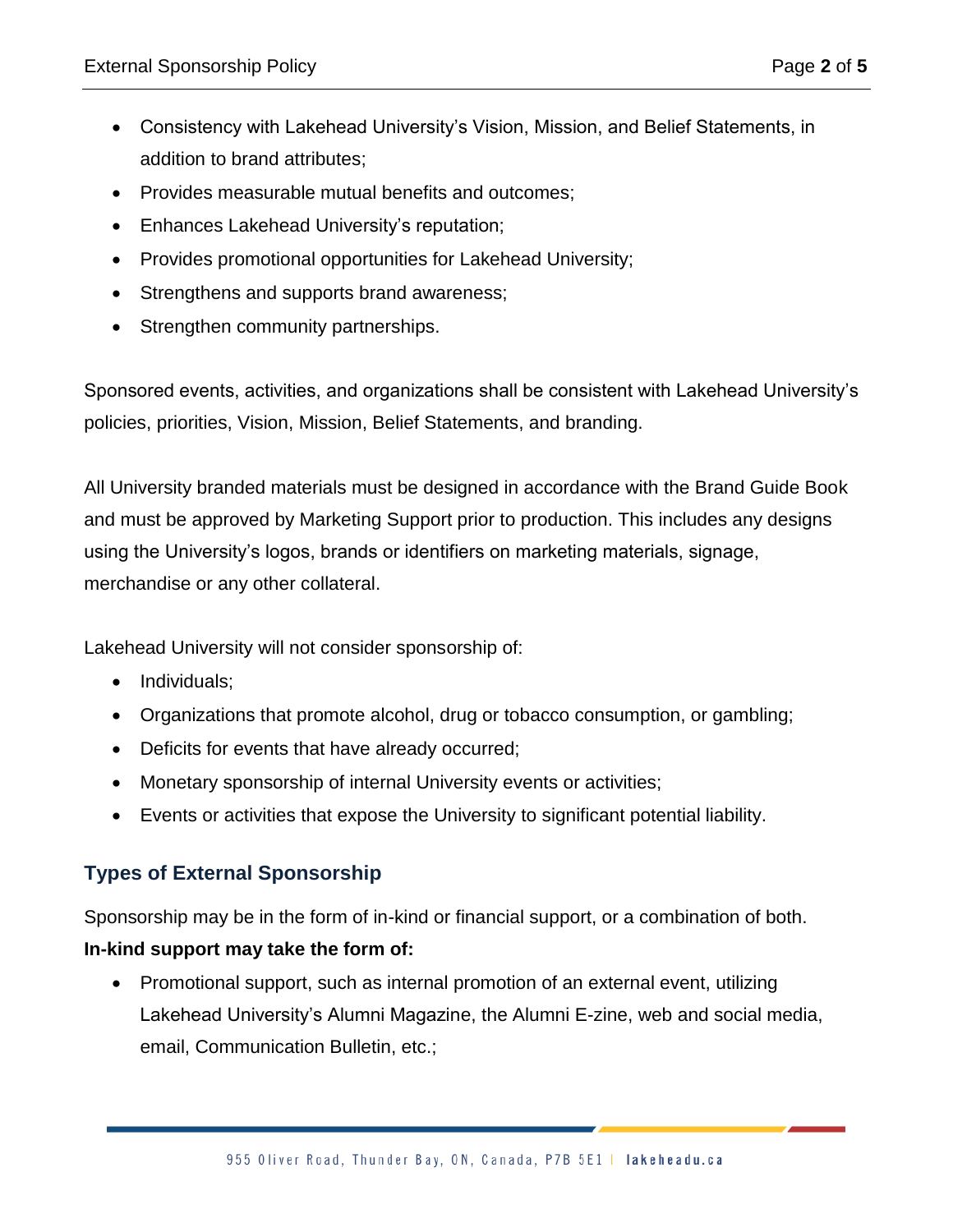- Use of Lakehead University's facilities, (buildings, grounds, equipment) services (printing), and intellectual expertise (staff and student), provided that the University is adequately insured and indemnified for such use;
- Supply of Lakehead University's branded merchandise (pens, mugs, clothing, etc.).

## **Financial support is defined as:**

• A monetary amount for which Lakehead University is invoiced.

## **Types of Sponsorship Opportunities**

#### **Corporate Sponsorship**

Corporate sponsorship is defined as an opportunity to provide financial or in-kind support to an organization or project that will enhance Lakehead University's corporate reputation. Approved Corporate sponsorships will meet the core criteria listed above and the following additional criteria:

- Provide benefit to the University as a whole;
- Be relevant to one or both campuses, regional, provincial, national or international audiences;
- Enhance Lakehead University's profile and corporate citizenship credentials.

## **Community Engagement Sponsorship**

Community Engagement Sponsorship is defined as an opportunity for Lakehead University to be involved with or to assist community organizations with their initiatives. Approved Community Engagement sponsorships will meet the core criteria listed above and the following additional criteria:

- Provide direct benefit to Lakehead University's communities;
- Create opportunities for the University to build relationships with community organizations and leaders;
- Preferably provide opportunities for staff and/or student participation;
- Demonstrate Lakehead University's commitment to good corporate citizenship.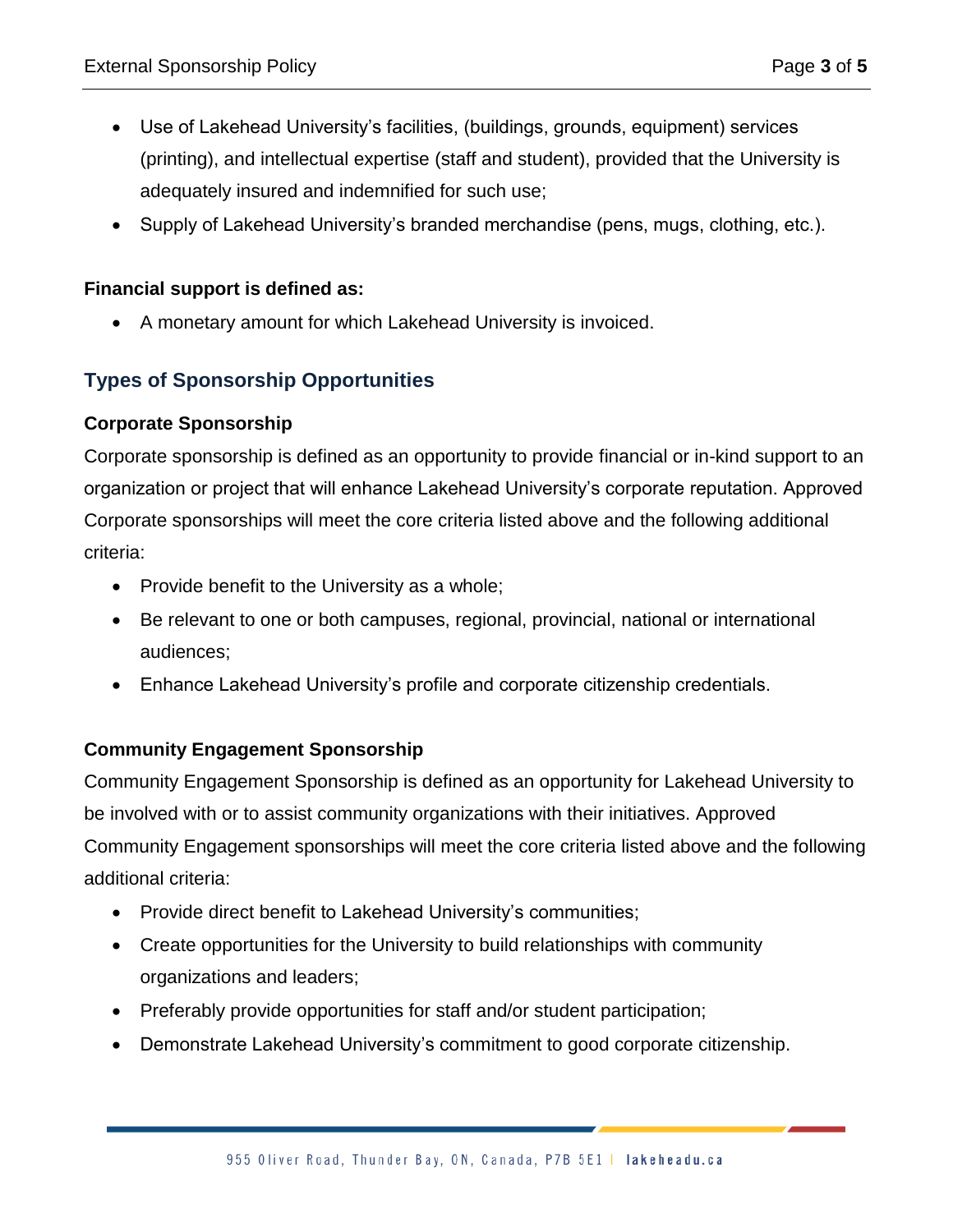#### **Student Recruitment and Retention and Marketing Sponsorship**

Student Recruitment and Retention and Marketing Sponsorship is defined as opportunities that directly relate to Marketing and Communications objectives. Sponsorship requests must meet core criteria listed above and meet the following additional criteria:

- Is a direct opportunity to attract or retain students to Lakehead University;
- Is an opportunity to promote a specific academic program, service, or facility at Lakehead University.

# **External Sponsorship Policy Implementation, Management, and Evaluation**

Lakehead University's Alumni and Community Relations Director will be responsible for the assessment, approval or recommendation for approval, and management of all external sponsorship requests made at the Thunder Bay Campus.

Lakehead University's Principal, Orillia Campus in conjunction with the External Relations Associate will be responsible for the assessment, approval or recommendation for approval, and management of all external sponsorship requests made at the Orillia Campus. Sponsorships exceeding \$500 will be evaluated to document if the activity was successful and if it met the sponsorship criteria and additional requirements. The evaluation shall be held on file for 7 years, and will be referred to when considering future requests for sponsorship. Where sponsorship is ongoing the proposed activity will be reviewed, evaluated, and documented annually to determine whether sponsorship will continue.

**Review Period:** 2 years; **Date for Next Review:** 2022-2023; **Related Policies and Procedures:** To be determined; **Policy Superseded by this Policy:** None.

The University Secretariat manages the development of policies through an impartial, fair governance process, and in accordance with the Policy Governance Framework. Please contact the University Secretariat for additional information on University policies and procedures and/or if you require this information in another format.